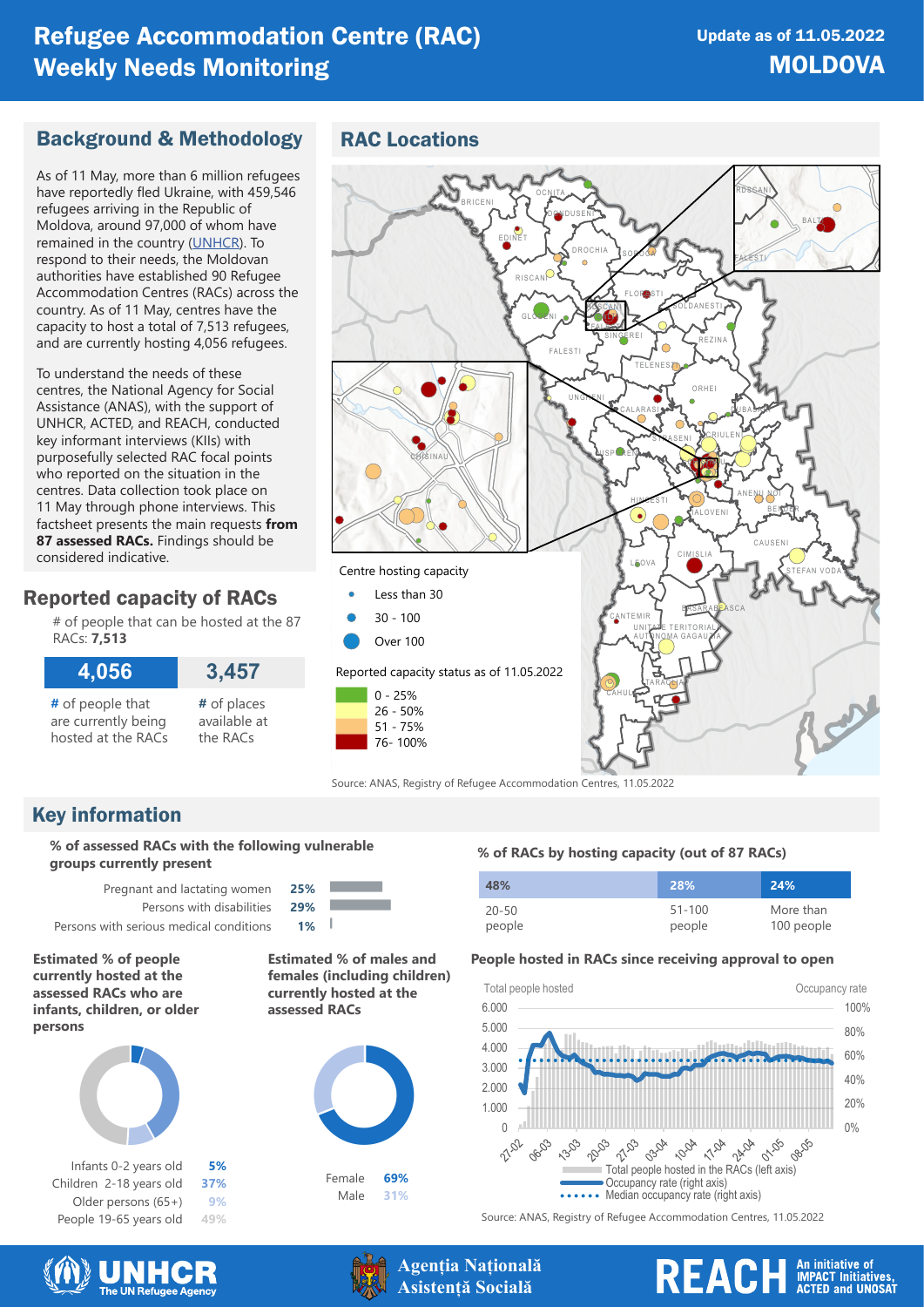# Most Requested Items from RACs

|                        |                                                                                                                                                                                                                                                                        |                   |                                                           |                   |                                                            | <b>Update as of 11.05.202</b>                               |                                                                                                                                                                                                                                                                                                                                                                                                                                                                                                                                                                                                                                                                                        |
|------------------------|------------------------------------------------------------------------------------------------------------------------------------------------------------------------------------------------------------------------------------------------------------------------|-------------------|-----------------------------------------------------------|-------------------|------------------------------------------------------------|-------------------------------------------------------------|----------------------------------------------------------------------------------------------------------------------------------------------------------------------------------------------------------------------------------------------------------------------------------------------------------------------------------------------------------------------------------------------------------------------------------------------------------------------------------------------------------------------------------------------------------------------------------------------------------------------------------------------------------------------------------------|
|                        |                                                                                                                                                                                                                                                                        |                   |                                                           |                   |                                                            |                                                             |                                                                                                                                                                                                                                                                                                                                                                                                                                                                                                                                                                                                                                                                                        |
|                        |                                                                                                                                                                                                                                                                        |                   |                                                           |                   |                                                            |                                                             | <b>Percentage</b>                                                                                                                                                                                                                                                                                                                                                                                                                                                                                                                                                                                                                                                                      |
|                        | 13 April<br>round                                                                                                                                                                                                                                                      | 20 April<br>round | 27 April<br>round                                         | 04 May<br>round   | Current<br>round                                           | since previous<br>round                                     |                                                                                                                                                                                                                                                                                                                                                                                                                                                                                                                                                                                                                                                                                        |
|                        |                                                                                                                                                                                                                                                                        |                   |                                                           |                   |                                                            |                                                             | $+5%$                                                                                                                                                                                                                                                                                                                                                                                                                                                                                                                                                                                                                                                                                  |
|                        | 28%                                                                                                                                                                                                                                                                    | 22%               | 28%                                                       | 23%               | 25%                                                        |                                                             | $+2%$                                                                                                                                                                                                                                                                                                                                                                                                                                                                                                                                                                                                                                                                                  |
|                        | 18%                                                                                                                                                                                                                                                                    | 23%               | 21%                                                       | 23%               | 20%                                                        |                                                             | $-3%$                                                                                                                                                                                                                                                                                                                                                                                                                                                                                                                                                                                                                                                                                  |
|                        | 13%                                                                                                                                                                                                                                                                    | 15%               | 14%                                                       | 17%               | 14%                                                        |                                                             | $-3%$                                                                                                                                                                                                                                                                                                                                                                                                                                                                                                                                                                                                                                                                                  |
|                        | 9%                                                                                                                                                                                                                                                                     | 7%                | 12%                                                       | 11%               | 15%                                                        |                                                             | $+4%$                                                                                                                                                                                                                                                                                                                                                                                                                                                                                                                                                                                                                                                                                  |
|                        | 5%                                                                                                                                                                                                                                                                     |                   |                                                           | 7%                |                                                            |                                                             | $-1%$                                                                                                                                                                                                                                                                                                                                                                                                                                                                                                                                                                                                                                                                                  |
|                        |                                                                                                                                                                                                                                                                        |                   |                                                           |                   |                                                            |                                                             | $+4%$                                                                                                                                                                                                                                                                                                                                                                                                                                                                                                                                                                                                                                                                                  |
| <b>Items for older</b> |                                                                                                                                                                                                                                                                        |                   |                                                           |                   |                                                            |                                                             |                                                                                                                                                                                                                                                                                                                                                                                                                                                                                                                                                                                                                                                                                        |
|                        | <b>Types of item</b><br><b>Hygiene items</b><br>(personal care)<br><b>Cleaning items</b><br><b>Appliances (e.g.</b><br>microwaves,<br>fridges, washing<br>machines)<br><b>Sleeping items</b><br><b>Infant products</b><br><b>First aid supplies</b><br><b>Clothing</b> | 19%<br>14%        | <b>Most Requested Items from RACs</b><br>20%<br>8%<br>19% | 21%<br>12%<br>10% | efugee Accommodation Centre (RAC) Monitoring<br>18%<br>14% | % of assessed RACs requesting items in:<br>23%<br>6%<br>18% | Below is an overview of items most frequently requested by RACs during structured phone interviews with KIs. It should be noted that<br>in view of the high rotation of refugees going in and out of RACs, the requested items are based on ongoing requirements for normal<br>RAC functioning. These requests do not necessarily mean RACs do not currently have the requested items. Rather, these requests<br>may be based on forward looking considerations about maintaining steady supplies. Hot meals have been distributed by the<br>government, UN agencies, NGOs and local organisations, and no major shortages of essential food items have been reported.<br>point change |